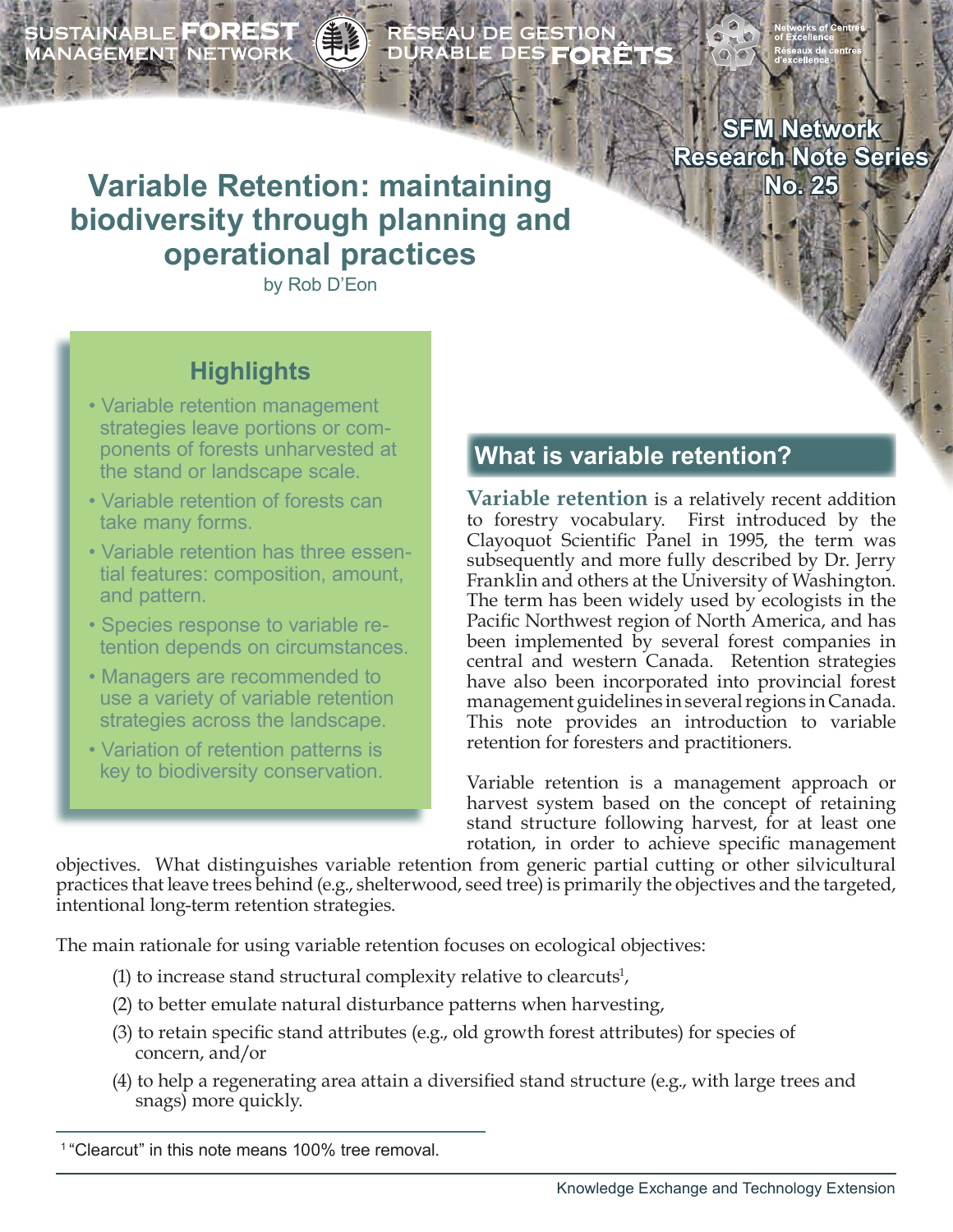More recently, variable retention has also been advocated as a way of achieving visual and other social objectives such as aesthetics and social acceptability, often in combination with ecological objectives.

### **Essential features of a variable retention strategy**

Variable retention, as the name suggests, can take on many forms. The word "variable" refers to the flexibility in its application. However, there are three essential features or design elements of variable retention:

- (1) composition of retention,
- (2) the amount retained, and
- (3) the retention pattern.

#### *Composition*

The elements retained depend on the management objectives and the natural characteristics of the stand. Variable retention can be applied to all forest ages and species.

#### *Amount*

The amount retained can vary from 0% to 100% of the original stand. However, studies in Canada show that post-fire residual levels (i.e. the area of unburned forest left after a fire) typically range from 1% to 13%. This is useful information for managers interested in emulating natural disturbance and could helpful in determining stand retention levels.

#### *Pattern*

Retention patterns can vary from closely-spaced groups of trees and other vegetation (aggregated pattern) to widely-spaced individuals (dispersed pattern) or a combination of both (see Figure 1).





**Figure 1.** Two different variable retention patterns: (left) 12% group or aggregated retention, (right) 12% individual tree or dispersed retention. (Images courtesy of M. Meitner, University of British Columbia)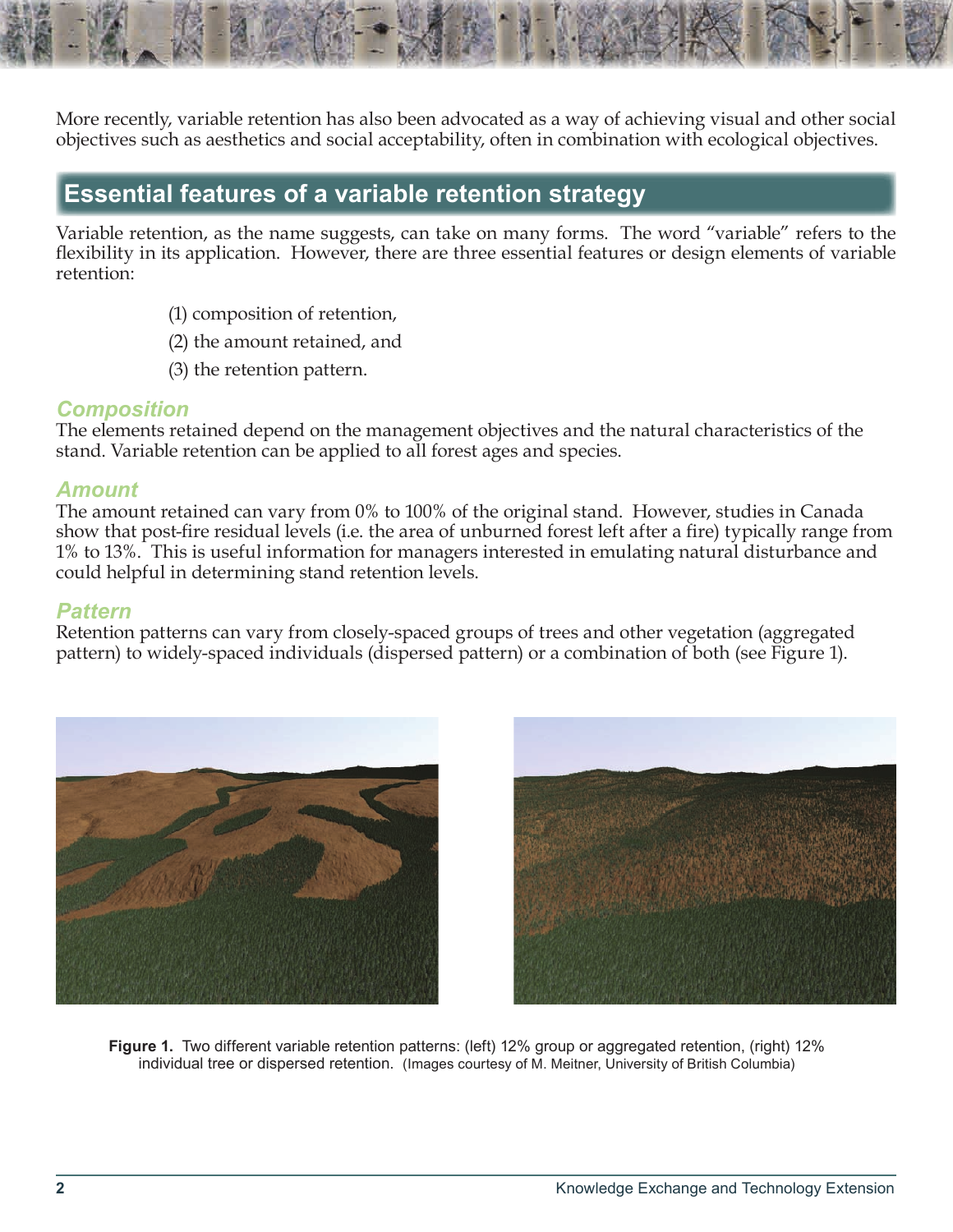### **Wildlife response to variable retention**

Ecological objectives are a key component of variable retention. Therefore it is important to understand how species respond to different variable retention strategies. Studies in Canada have looked at organism response to different variable retention strategies. As with most complex ecological phenomena, species' response to different levels and types of variable retention has been mixed:

- Some songbirds that rely on forest structure (e.g., cavity nesters, foliage feeders) benefit from as little as 10% retention.
- Other songbirds are greatly affected despite 75% retention.
- Representative leave areas are important for species sensitive to small amounts of forest removal.
- Some species such as red squirrels decline directly as a greater percentage of forest cover is removed (less retention) while others such as chipmunks increase directly as forest is removed.
- Some small organisms (salamanders, slugs, spiders, beetles) are well accommodated when 0.3-0.8 ha patches are retained within the harvest area.

There is no one universal variable retention prescription that is best for all species. It is important to prescribe a variety of variable retention patterns and levels across the landscape to maintain species diversity. Managers will want to consider which forest characteristics are desired both in the present and future forests.

## **Examples of variable retention practices in Canada**

Variable retention is being implemented in several regions across Canada to meet a variety of management objectives.

- In western Canada, Weyerhaeuser Company and Tolko Industries have adopted variable retention strategies for many of their harvest operations.
- In Ontario, the Ministry of Natural Resources requires stand retention as a means to emulate the effects of fire and other natural disturbance patterns.
- In eastern Quebec, variable retention strategies have been tested by Abitibi- Consolidated in collaboration with the Ministry of Natural Resources and Wildlife and Laval University.
- In Nova Scotia, tree and patch retention is required for wildlife habitat and stream conservation on all public and private forest lands.



**Figure 2.** Variable retention harvesting in Alberta. (Photo courtesy of L. Morgantini, Weyerhaeuser)